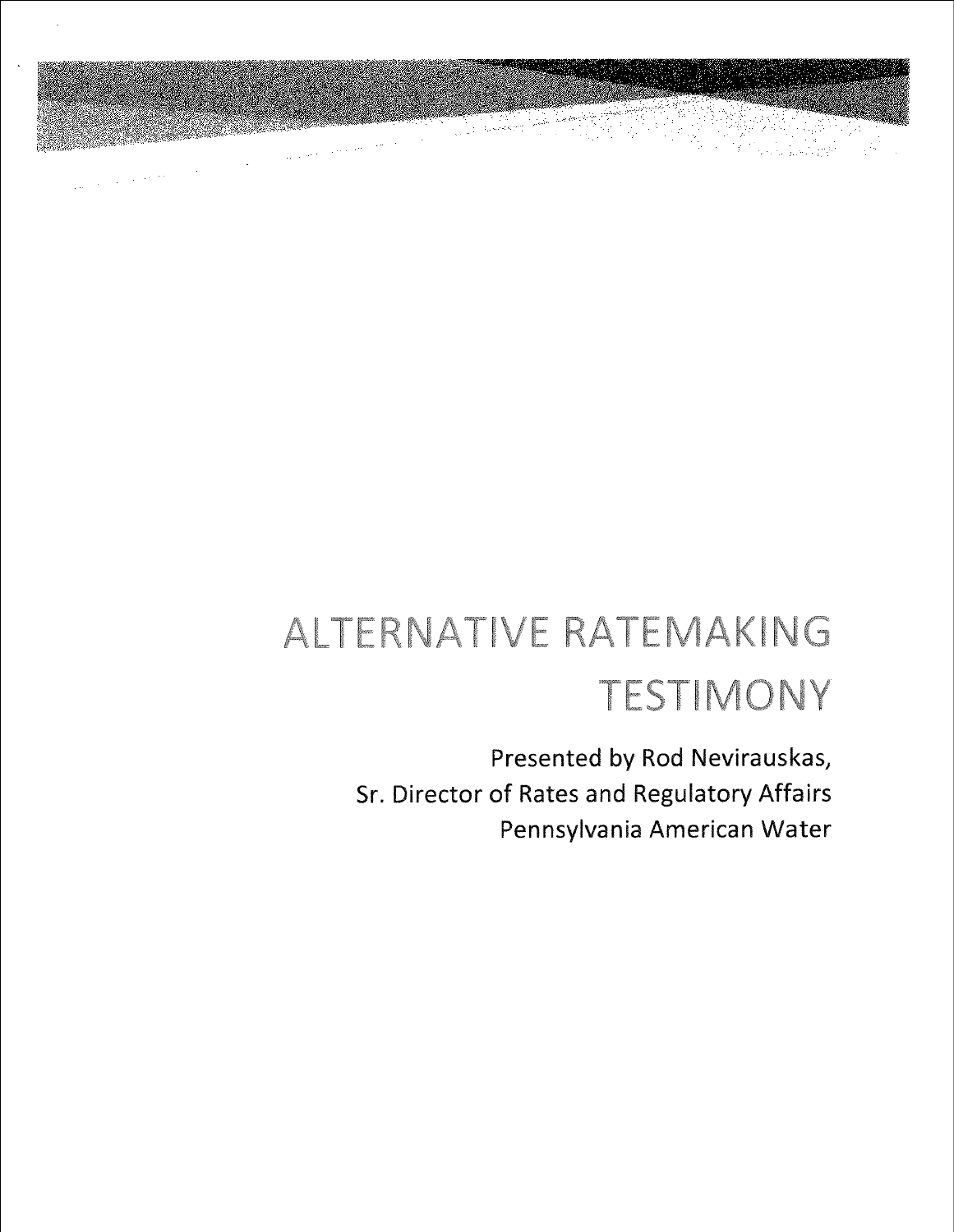Thank you Chairmen Godshall and Caltagirone, Representative Delozier, committee members and staff for allowing us to provide testimony today. My name is Rod Nevirauskas and lam the Senior Director of Rates and Regulatory Affairs for Pennsylvania American Water. lam here to add our support to HB 1782 and to share with you why Pennsylvania American Water would like to expand the bill's language to include water and wastewater utilities.

Pennsylvania American Water believes that HB 1782, if amended to include water and wastewater utilities, will help address present and future challenges with the existing ratemaking process. For water and wastewater utilities, the current rate design structure relies on the randomness of weather and customer consumption or use. Like other water utilities, our costs are fixed but our revenues are variable. Imagine operating a business responsible for investing nearly \$300 million annually in infrastructure wondering if Mother Nature is going to cooperate so that you willhave the needed revenue to continue investing in improvements and pay your bills.

Rate design that relies heavily on the uncertainty of the weather, coupled with a trend of declining water usage has a direct and unfavorable impact on revenue stability. Pennsylvania American Water is not alone in declining water sales volume despite our increased customer base. Following the energy conservation and policy acts mandating water-efficient toilets, showerheads and faucet fixtures and the later policies establishing more stringent efficiency standards for dishwashers and washing machines, customer consumption continues to decline on average of about 2 percent per year.

Without a doubt, improving water efficiency, energy efficiency and conservation is good public policy. As stewards of the environment, we embrace and promote conservation efforts, even though the current rate design based on sales volume creates a disincentive or penalty for promoting more efficient use or resources. And that is why we are here today to support HB 1782, legislation offering the use of alternative ratemaking structures.

For Pennsylvania American Water, alternate ratemaking offers a water efficiency mechanism that separates a water utility's cost recovery from the amount of water it sells. Or in other words, it 'decouples' profits from sales. Rather than implicitly encouraging water use and penalizing a water utility for encouraging conservation, a water efficiency decoupling mechanism adjusts rates periodically to ensure that a utility's revenue will be sufficient to cover its fixed costs regardless of sales volume -- and Mother Nature - while still ensuring a fair rate of return on its investments. There is no change in the revenues the utility is authorized to collect.

Like any ratemaking mechanism, there is risk that comes with any benefit derived. With decoupling, the utility surrenders some of its upside revenue potential associated with favorable weather conditions in exchange for some downside protection against unfavorable weather conditions. Despite the risk, Pennsylvania American Water believes a water efficiency mechanism offers significant opportunities that include the following: